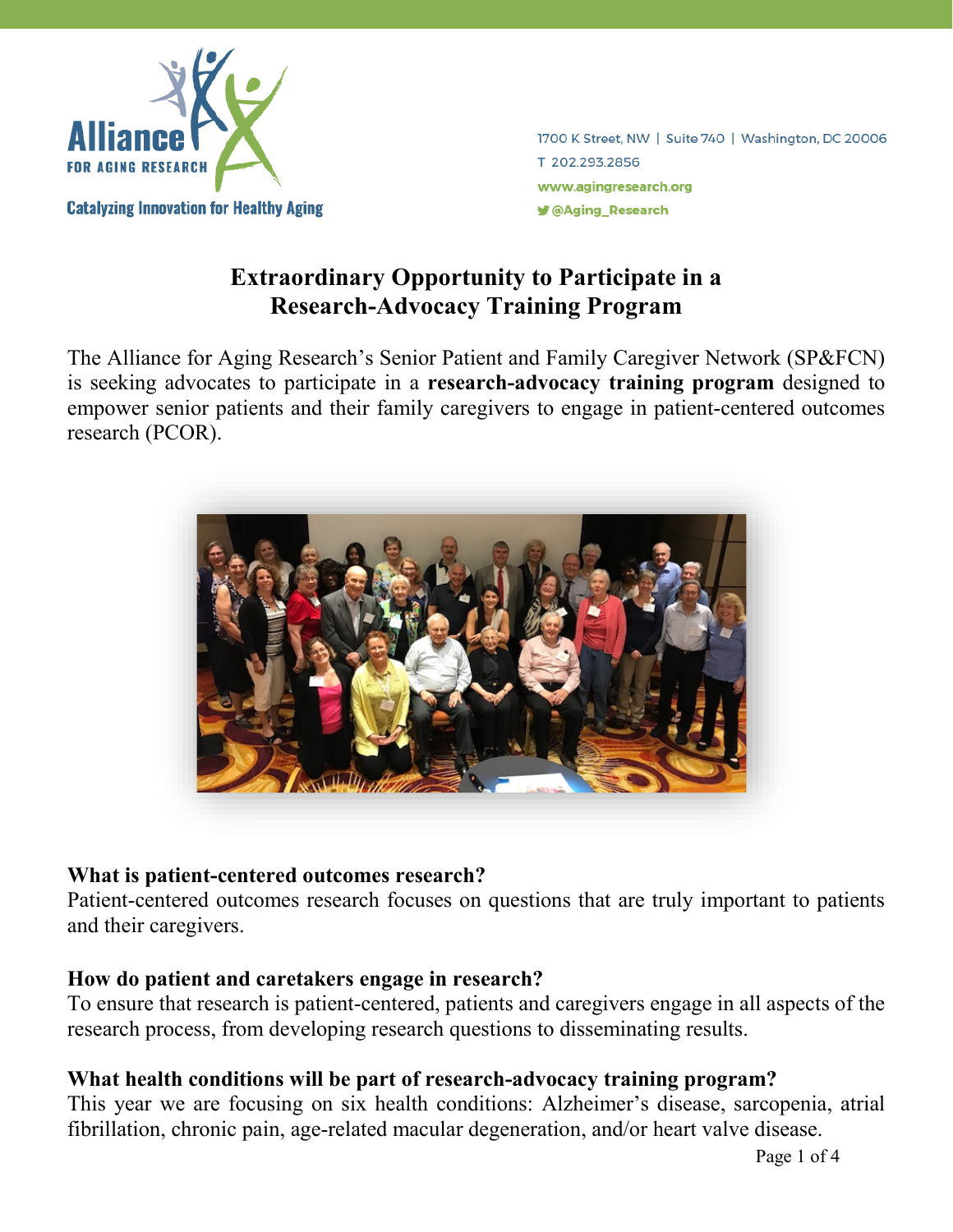#### **How can I use this training?**

There are many ways advocates can engage in research. This training will help prepare advocates to serve as merit reviewers for organizations like the Patient-Centered Outcomes Research Institute or the National Institutes of Health; sit on research-related committees such as Institutional Review Boards; and partner with researchers in designing, implementing, or disseminating research. We also hope that participants bring the training back to their own communities, which will increase the number of research-savvy advocates focused on the important issues of Alzheimer's disease, sarcopenia, atrial fibrillation, chronic pain, agerelated macular degeneration, and/or heart valve disease.

# **What will I learn?**

Participants will learn the nuts and bolts of research. How are research questions developed? How does funding impact the work? How do researchers decide how to design a trial? Participants will also learn about the unique properties of patient-centered outcomes research. What does meaningful patient/caregiver engagement look like? How do we determine the extent to which a research topic matters to patients? What do research advocates do?

## **How have prior participants made use of this training?**

Participants have gone on to serve as research advocates in many ways, including serving on

- The Alzheimer's Association's Early Stage Support Group National Team;
- An American Heart Association shared-decision making project;
- The Peer Review Medical Research Program of the Congressionally Directed Medical Research Programs for the Department of Defense;
- The Patient-Centered Outcomes Research Institute (PCORI) Merit Review Process;
- The Food and Drug Administration.

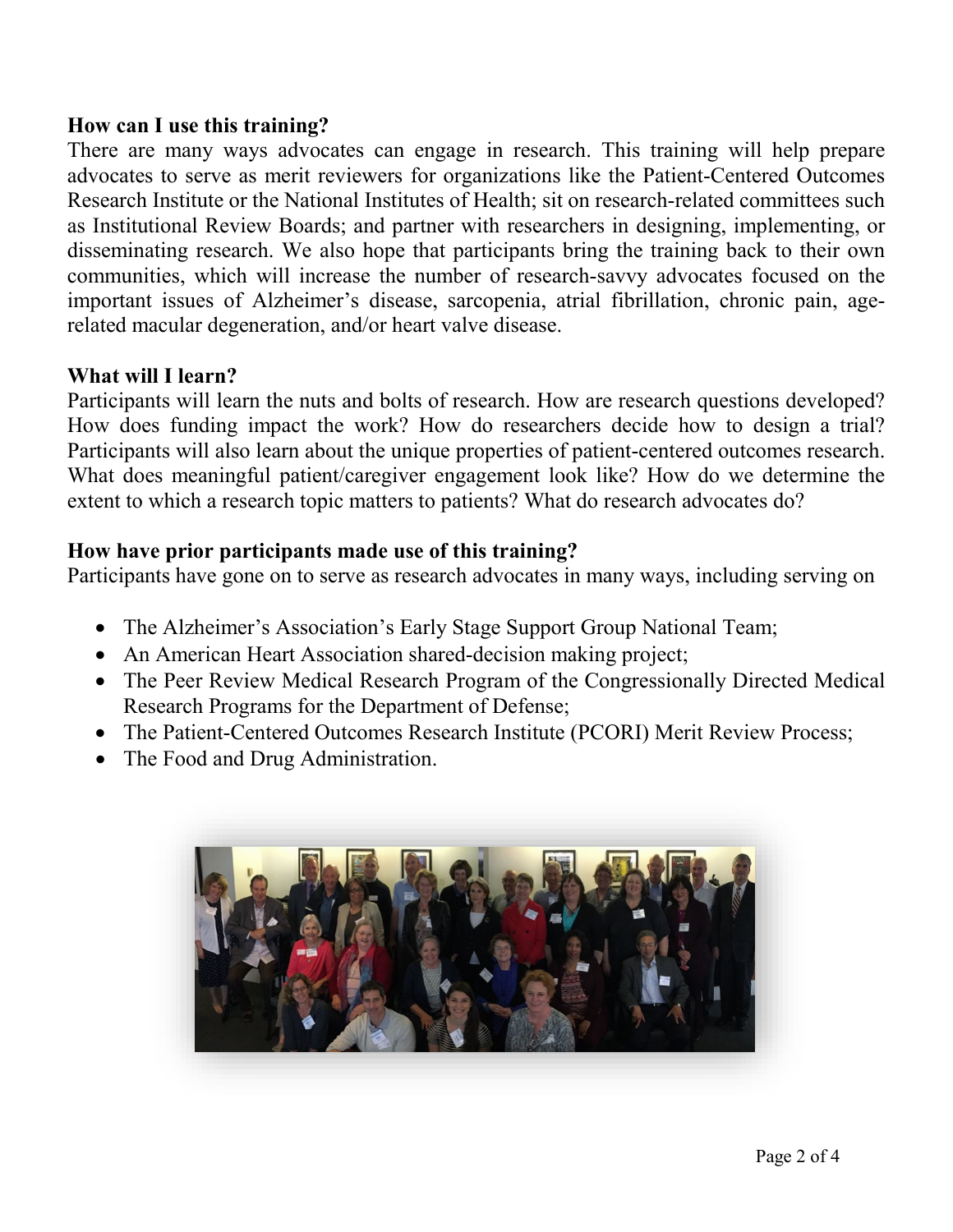### **Am I a good fit for this program?**

We are looking for participants who 1) have experience as a patient or caregiver of a patient with Alzheimer's disease, sarcopenia, atrial fibrillation, chronic pain, age-related macular degeneration, and/or heart valve disease 2) want to become a research advocate, and 3) are excited about learning more about medical research. No prior knowledge or expertise in science or medical research is required.

## **What is expected of participants?**

We need participants to:

- Complete a short online survey to get to know you better. Access to a computer with internet will be required for this and many of the other parts of the program.
- Participate in two one-hour webinars in October 2019 prior to the workshop.
- Review some materials (online articles, a video, and a quick online activity) prior to the workshop in November 2019. This should take no more than three hours.
- Participate in the two-day in-person workshop on November 19-21, 2019 in Dallas, TX. We will provide a two-night stay at an area hotel and will reimburse additional travel expenses (please request to see our Travel Reimbursement Policy for more details).
- Participate in a one-hour post-workshop phone interview to help refine the curriculum.

Participants will receive:

- Travel, lodging, and a stipend of \$400 for full participation.
- A Certificate of Completion for participating in the training.
- An opportunity to work directly with the SP&FCN Advisory Council.
- An opportunity to work and learn with other extraordinary advocates and join the SP&FCN Online Community of advocates who have formerly completed the training.
- An opportunity to help design a national research advocacy training program.

# **How do I apply?**

We are accepting participants based on nominations from Advisory Council members. However, if you have not been nominated by a Council member, there still may be room for you. Anyone who is actively engaged in advocacy in Alzheimer's disease, sarcopenia, atrial fibrillation, chronic pain, age-related macular degeneration, or heart valve disease, and who is excited about learning more about medical research, is encouraged to contact us. This is the beginning of a growing program and we look forward to including everyone.